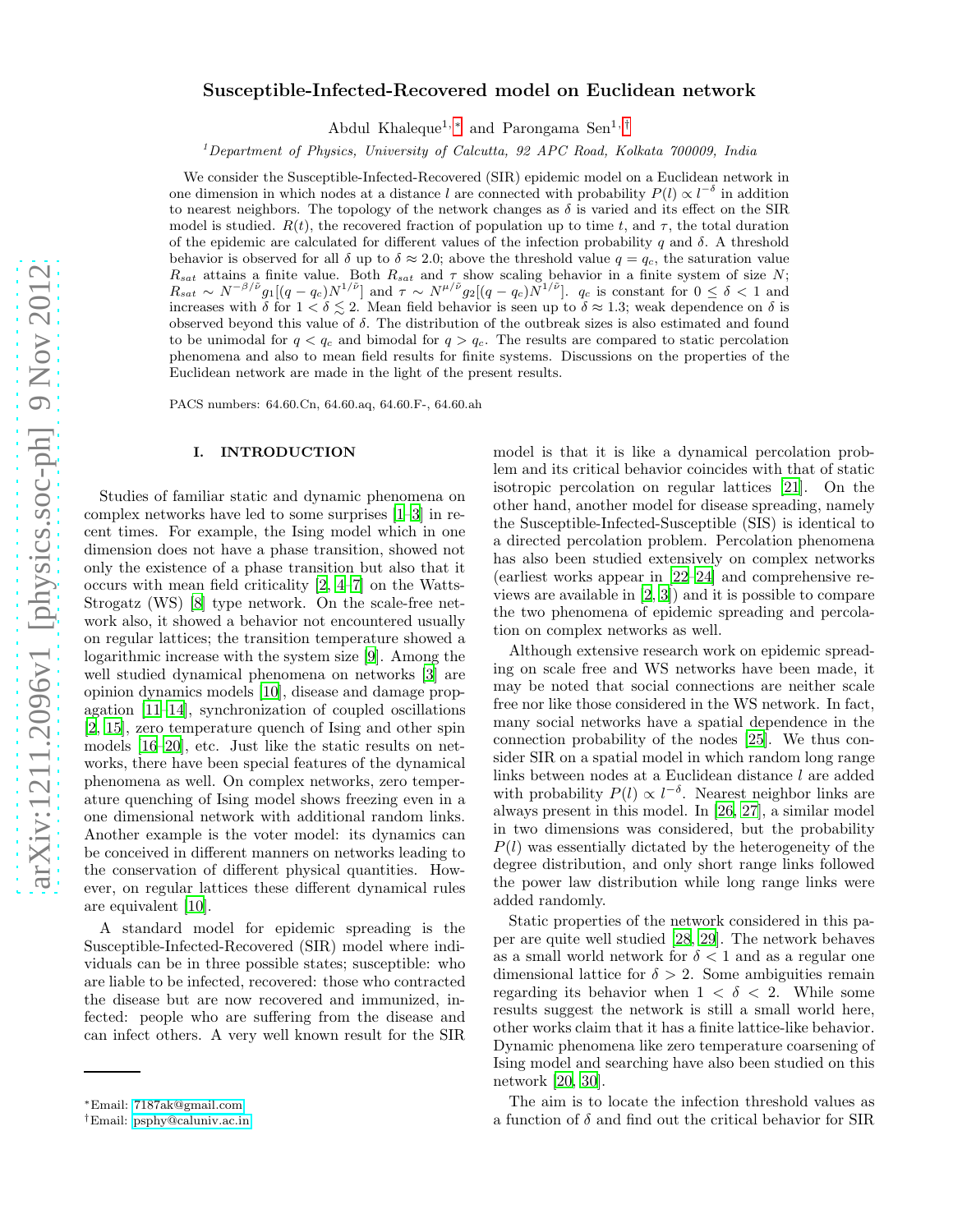on the Euclidean network. This may also help in understanding the nature of the network in the controversial region  $1 < \delta < 2$  by considering a dynamical process. We have also studied the way the recovered fraction grows in time as well as the total duration of the entire epidemic spreading process.

In section II, we describe the model and method briefly and follow it up with the results in section III. In section IV, we discuss a simple model (mean field type) to make some comparisons. In section V, the results are discussed and compared to earlier studies made on the same network. In the last section concluding remarks are made.

### II. MODEL AND METHODS

The network is generated in the following way: in a system of N nodes placed on the sites of a one dimensional lattice, all nearest neighbors are first connected. Additional long range links (one per node on an average) are established at a distance  $l > 1$ . This is done in the following way: two nodes are selected randomly; if they are not connected already, a connection is established with a probability  $P(l) \propto l^{-\delta}$  (l is the distance separating the nodes). The process is stopped as soon as  $N/2$  links have been formed this way. The average degree of the nodes is therefore three.

In a homogeneous system, the SIR model can be described in terms of the densities of susceptible, infected and recovered nodes,  $S(t)$ ,  $I(t)$  and  $R(t)$ , respectively, as function of time. These three densities are related through the normalization condition:

$$
S(t) + I(t) + R(t) = 1,
$$
\n(1)

and they obey the following system of differential equations [\[31](#page-7-6)]:

<span id="page-1-1"></span>
$$
\frac{dS}{dt} = -q(k-1)IS,\t(2)
$$

$$
\frac{dI}{dt} = -\mu I + q(k-1)IS,\tag{3}
$$

$$
\frac{dR}{dt} = \mu I. \tag{4}
$$

These equations can be interpreted as follows: infected nodes become recovered at a rate  $\mu$ , while susceptible nodes become infected at a rate proportional to both the densities of infected and susceptible nodes. Here,  $q$  is the infection rate and  $k$  is the number of contacts per unit time.

 $\frac{c}{1}$ 

In the simulation, systems with size  $N < 2^{14}$  have been taken. Time is discretized and only the infection rate  $q$ is used as a parameter; infected people recover within one unit of time and can infect susceptible individuals with probability q connected directly to them within the same time scale. Initially all nodes are susceptible, one arbitrary node is chosen and taken to be infected. For the same network, 600 such choices have been taken and



<span id="page-1-0"></span>FIG. 1: (Color online) Variation of  $R_{sat}$  with q for different values of  $\delta = 0.0, 0.5, 0.9$  and 1.0. Insets show the data collapse where  $Y = R_{sat} N^{\beta/\tilde{\nu}}$  has been plotted against  $X = (q - q_c) N^{1/\tilde{\nu}}.$ 



FIG. 2: (Color online) Variation of  $R_{sat}$  with q for different values of  $\delta = 1.4$  and 1.7. Insets show the data collapse where  $Y = R_{sat} N^{\beta/\tilde{\nu}}$  has been plotted against  $X = (q - \dot{q_c}) N^{1/\tilde{\nu}}$ .

quantities are averaged. A secondary averaging is made by considering 100 different network configurations. Dynamics takes place in parallel; all the individuals revise their epidemiological state in one time step. Periodic boundary condition has been used in the simulation.

### III. RESULTS

#### A. Static results

#### *1. Fraction of recovered population*

We calculate the fraction  $R(t)$  of recovered nodes as a function of time. This means the total fraction of nodes who are recovered till the time of measurement. It is also identical to the fraction of the population who have been infected at some point of time in the past.  $R(t)$  reaches a saturation value  $R_{sat} \leq 1$  which depends on both q and δ. We use synchronous dynamics to update the state of the nodes. The total duration  $\tau$  of the epidemic is also estimated.

As a function of the infection probability  $q$ ,  $R_{sat}$  is plotted for different values of  $\delta$  (Fig. [1\)](#page-1-0). From the knowledge that SIR shows the same criticality as the isotropic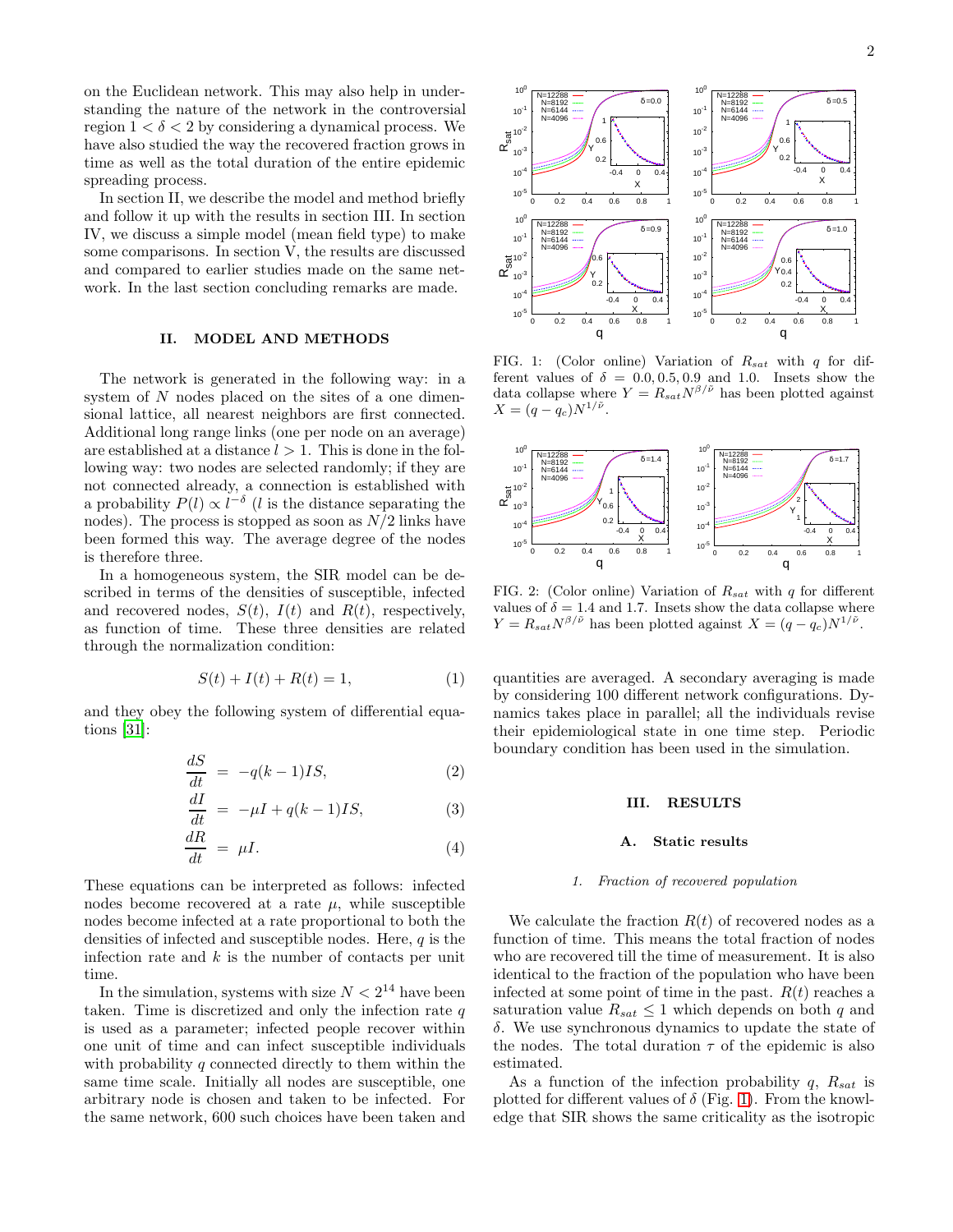percolation problem, it can be expected that a continuous phase transition takes place here. Since it is a finite size system, one can use the conventional finite size scaling method to estimate the critical (threshold) value  $q_c$  and the associated critical exponents.  $R_{sat}$  vanishes below  $q_c$ in the thermodynamic limit and should have a scaling form similar to magnetization. Therefore, the following finite size scaling form for  $R_{sat}$  is used:

$$
R_{sat} \propto N^{-\beta/\tilde{\nu}} g_1((q - q_c) N^{1/\tilde{\nu}}),\tag{5}
$$

where  $g_1$  is a scaling function. We obtain data collapse with appropriate values of  $\beta$ ,  $q_c$  and  $\tilde{\nu}$  (Fig. [1](#page-1-0) insets). Let us first discuss the region  $0 \le \delta < 1$  where  $q_c \simeq 0.430$ does not show any appreciable dependence on  $\delta$ . For  $\delta =$ 0, the results should be comparable to a (addition type) Watts-Strogatz type network. The percolation threshold is known to be 0.401 there [\[24\]](#page-6-15). Our result for  $q_c$  is slightly higher which could be because the average degree is different and also the fact that nearest neighbor links are always present here such that in comparison, long range neighbors are smaller in number.

Results for  $0 \le \delta < 1$  show that the value of  $\beta \simeq$ 1 and  $\tilde{\nu} \simeq 3$  are also unchanged in this region. This is not surprising, this region is known to have a small world behavior. Hence, mean field behavior is expected to be valid here and we find the value exponent  $\beta = 1$ indeed matches with the mean field value for percolation. Assuming  $\tilde{\nu} = \nu d$ , where  $d = 6$  is the upper critical dimension [\[2](#page-6-2), [6,](#page-6-16) [32](#page-7-7), [33\]](#page-7-8), one gets  $\nu = 1/2$  from the fact that  $\tilde{\nu} \simeq 3$ , which also coincides with the mean field value for percolation phenomenon.

For  $\delta > 1$ ,  $q_c$  increases and approaches 1 at a value of  $\delta$  close to 2. This is expected, as for  $\delta > 2.0$ , the network behaves as a regular network in one dimension where  $q_c = 1$ . The value of the exponent  $\tilde{\nu}$  however, appears to be unchanged while  $\beta$  shows a variation with δ, although not very strong. β starts deviating from the mean field value at around  $\delta = 1.4$ .

The total duration  $\tau$  also shows a dependence on q; its peak value increases with the system size (Fig. [3\)](#page-2-0). This data is also analyzed by finite size scaling assuming the scaling form

$$
\tau \propto N^{\mu/\tilde{\nu}} g_2((q - q_c) N^{1/\tilde{\nu}}),\tag{6}
$$

where  $g_2$  is another scaling function.  $\tilde{\nu}$  turns out to be very close to 3.0 from the above analysis as well for all  $\delta$ values, while  $\mu$  shows a dependence on  $\delta$  for  $\delta \geq 1.3$ .

We show the values of the threshold values  $q_c$ , and the exponents  $\mu$  and  $\beta$  as functions of  $\delta$  in Fig. [5.](#page-2-1) Here  $q_c$  shows variation with  $\delta$  for  $\delta > 1.0$ , the values of the exponents start differing from the mean field value at  $\delta > 1.3$ .  $q_c$  appears to reach 1 slightly above  $\delta = 2.0$ , we have checked that for  $\delta = 2.2$ ,  $q_c$  is very close to 1.

If we put  $q = q_c$ , the variation of  $\tau$  with N shows that it diverges algebraically with  $N$  sublinearly in the entire region  $0 \leq \delta \leq 2$ . This is interesting:  $\tau$  may be regarded as the minimum number of steps connecting two individuals



<span id="page-2-0"></span>FIG. 3: (Color online) Variation of  $\tau$  with q for different values of  $\delta = 0.0, 0.5, 0.9$  and 1.0. Insets show the data collapse where  $Z = \tau N^{-\mu/\tilde{\nu}}$  has been plotted against  $X = (q - q_c) N^{1/\tilde{\nu}}.$ 



FIG. 4: (Color online) Variation of  $\tau$  with q for different values of  $\delta = 1.4$  and 1.7. Insets show the data collapse where  $Z =$  $\tau N^{-\mu/\tilde{\nu}}$  has been plotted against  $X = (q - q_c)N^{1/\tilde{\nu}}$ .

for exactly  $q = 1$  in the network, i.e., it is comparable to the diameter of the network. However, one might expect that for  $q \geq q_c$ , when spanning occurs, a finite number of the nodes can be reached by the infection procedure and hence  $\tau$  gives an estimate of the average number of steps connecting two individuals for the entire network (which may not necessarily be the minimum path). We know that in the small world region, the diameter scales as  $log(N)$  but here we get a different scaling for  $\tau$ . We



<span id="page-2-1"></span>FIG. 5: (Color online) The exponents and the transition point shown against  $\delta$ .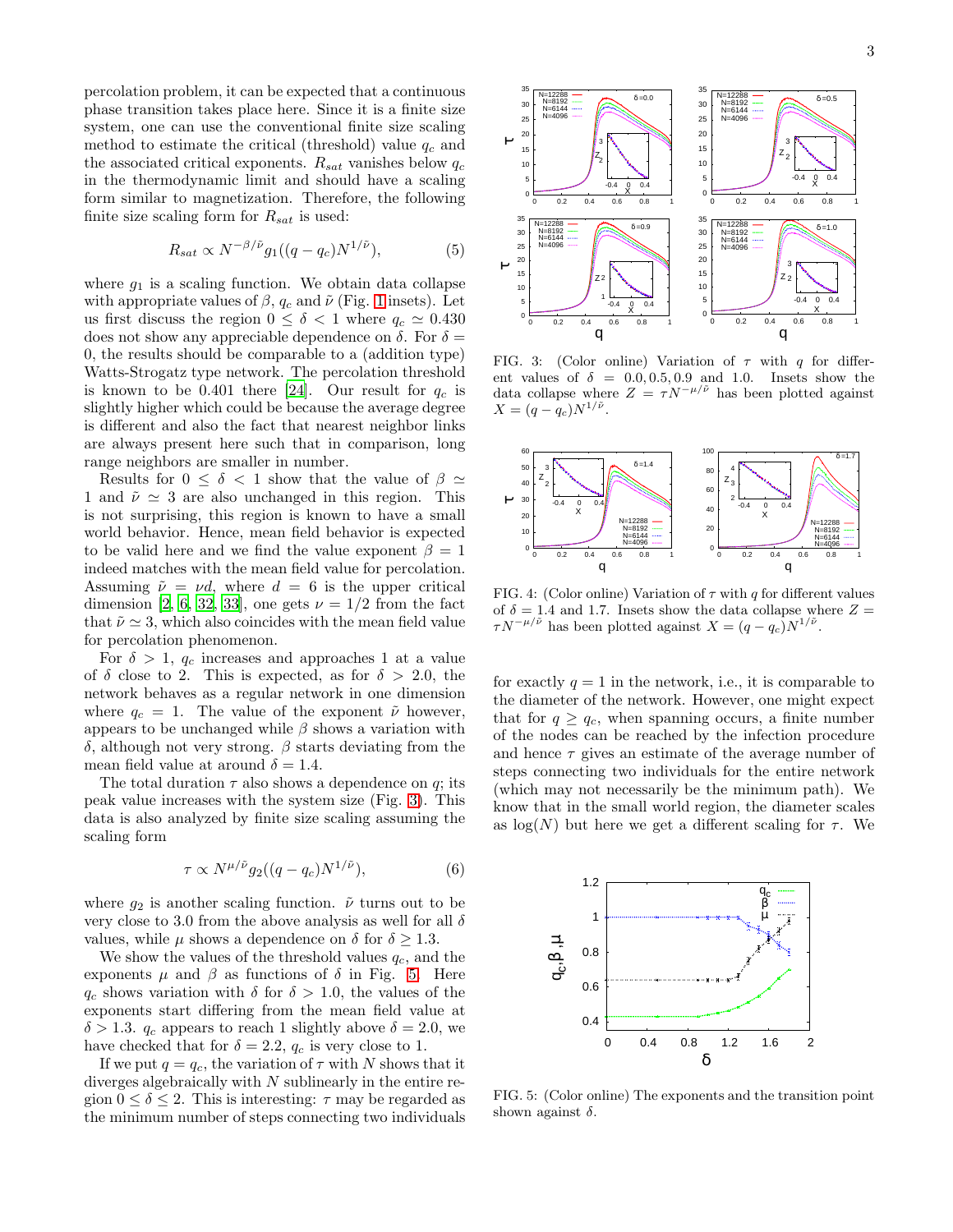

<span id="page-3-0"></span>FIG. 6: (Color online) Frequency distributions for outbreak size  $R_{sat}$  are shown for  $N = 2048$  for two values of  $\delta$ . Data for  $q < q_c, q > q_c$  and  $q = q_c$  are shown. For  $q < q_c$  the distribution is unimodal while for  $q > q_c$ , it is bimodal with two peaks occurring at  $R_{sat} \sim 1/N$  and  $R_{sat} \sim O(1)$  (see text). Insets show that the data at  $q = q_c$  has a power law variation.

will discuss this point in section IV and V.

### *2. Distribution of the outbreak size*

In the discussion in the preceding subsection, results for the average value of the outbreak size  $R_{sat}$  has been reported. We have also studied the distribution  $\Phi(R_{sat})$ of  $R_{sat}$  which shows that it is bimodal in nature for  $q > q_c$ and unimodal for  $q < q_c$  as found in [\[34,](#page-7-9) [35\]](#page-7-10).  $\Phi(R_{sat})$ has a peak near  $\frac{1}{N}$  for all values of q which appears for the cases when the initially infected single node cannot transmit the disease to anyone else. The peak value at  $1/N$  decreases with q as expected. For  $q > q_c$  the  $\Phi(R_{sat})$ has a secondary peak at a larger value of  $R_{sat} \sim O(1)$ (Fig. [6\)](#page-3-0). It may be noted that the peak values at  $R_{sat} \sim$  $\frac{1}{N}$  and  $R_{sat} \sim O(1)$  are comparable for  $q > q_c$  which makes the average value of  $R_{sat}$  a meaningful quantity. At  $q_c$ ,  $\Phi(R_{sat})$  varies continuously and the tail of  $\Phi(R_{sat})$ has power law decay as shown in the inset of Fig [6.](#page-3-0) The associated exponent varies with  $\delta$ , for example, it is  $\sim$ 1.41 for  $\delta = 0.5$  and  $\sim 1.13$  for  $\delta = 1.5$ .

Such a bimodal behavior of distribution of outbreak sizes, which occurs as a single agent is assumed to be infected initially, is consistent with empirical data of disease spreading analyzed by Watts et al [\[36\]](#page-7-11).



<span id="page-3-1"></span>FIG. 7: (Color online) The infected fraction of nodes shown against time for  $\delta = 1.5$  for a system of size  $N = 2048$ . There is a peak at  $t_p$  for  $q > q_c$ . Inset shows the variation of total recovered fraction of nodes with time for  $\delta = 1.5$ .

#### B. Dynamical results

The growing density of recovered population  $R(t)$  has been plotted in the inset of Fig. [7.](#page-3-1) The data shows the expected saturation and a very fast growth at initial times suggesting an exponential behavior at early times [\[37\]](#page-7-12). It is found that the numerical data for  $R(t)$  can be fitted to the form:

<span id="page-3-2"></span>
$$
R(t) = \frac{a \exp(t/T)}{1 + c \exp(t/T)} - \frac{a}{1 + c},
$$
 (7)

where a, c and T depends on q and  $\delta$ . The boundary condition assumed in the fitting is  $R(0) = 0$ .

The fraction of nodes infected at time t,  $I(t) = R(t +$  $1)-R(t)$  is plotted in Fig. [7.](#page-3-1) An initial growth and a peak value occurs at time  $t = t_p$  only for  $q > q_c$ . For  $q < q_c$ , one gets a decaying behaviour right from  $t = 0$ . Such a decaying behaviour can occur if secondary infections are less than primary infections. Hence approximately,

$$
(k-1)^2 q^2 < (k-1)q \tag{8}
$$

which gives

$$
q < 1/(k-1) = q_c. \tag{9}
$$

Hence this argument can explain the absence of the peak for  $q < q_c$ . The fact that the recovered population is no longer susceptible has been ignored in this argument, but for initial times, this will not matter when the recovered population is very small. This is supported by the data presented in Fig [6](#page-3-0) which show that for  $q < q_c$ ,  $R_{sat}$  has very small values only.

The variation of  $t_p$  against q shows  $t_p$  increases sharply from zero close to the transition point  $q_c$  (Fig. [8\)](#page-4-0). Thus one can get an independent estimate of  $q_c$  from this study. One may also plot the peak value  $I(t_p)$  as a function of q which again shows an increase from zero close to the transition point (Fig. [9\)](#page-4-1).

One can check how good is the fitting (eq. [7\)](#page-3-2) by the following approach. Assuming continuous time,  $I(t)$  can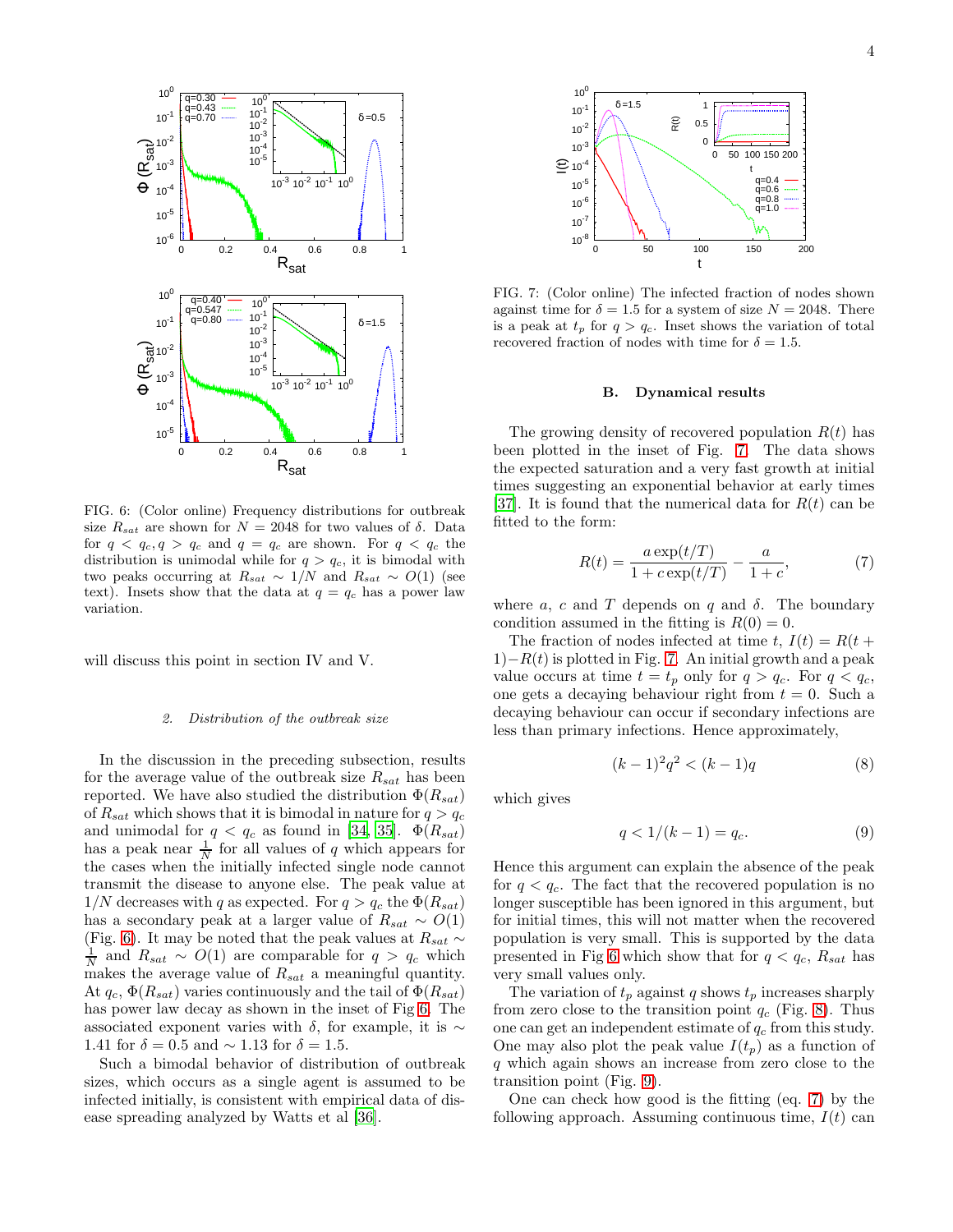

FIG. 8: (Color online) The time  $t_p$  at which the peak value occurs against q shows a sharp rise near  $q_c$  (Data shown for  $N = 2048$ ).

<span id="page-4-0"></span>

<span id="page-4-1"></span>FIG. 9: (Color online) The peak value of I against q shows a monotonic increase (Data shown for  $N = 2048$ ).

be expressed as 
$$
\frac{dR}{dt}
$$
. Let  $F(t) = \frac{dR}{dt}$ , then from eq. (7),

$$
F(t) = \frac{\frac{a}{T} \exp(t/T)}{(1 + c \exp(t/T))^2}.
$$
 (10)

At large times,  $F(t)$  should fall exponentially with t,  $I(t)$ indeed shows such a behavior. The value of  $t = t_p$  where  $F(t)$  is maximum is found by solving the equation

$$
\frac{dF}{dt} = \frac{\frac{a}{T^2} \exp(t/\tau) - \frac{ac}{T^2} (\exp(t/\tau))^2}{(1 + c \exp(t/T))^3} = 0,
$$
\n(11)

which gives

<span id="page-4-2"></span>
$$
t_p = T \ln\left(\frac{1}{c}\right). \tag{12}
$$

At  $t_p = T \ln(\frac{1}{c})$ , the value of  $F(t)$  is

<span id="page-4-3"></span>
$$
F(t_p) = \left(\frac{dR}{dt}\right)_{t_p} = \frac{a}{4cT}.\tag{13}
$$

Putting the values of  $a$ ,  $c$  and  $T$  obtained from the fitting,  $t_p$  and  $F(t_p)$  can be computed from eqs [\(12\)](#page-4-2) and [\(13\)](#page-4-3) and compared to the actual data. It shows very good agreement showing the quality of the fit. The comparison is shown in Table I for a particular value of  $q$ .

TABLE I:  $a, c$  and T for three values of  $\delta$  and comparison of  $t_p$  and  $F(t_p)$  obtained from fitting and data $(q = 0.58)$ 

| $\delta$ | $\boldsymbol{a}$ |                  | T     | $t_p$ | $t_p$  | $F \times 10^{-3}$ $F \times 10^{-3}$ |        |
|----------|------------------|------------------|-------|-------|--------|---------------------------------------|--------|
|          | $\times 10^{-3}$ | $\times 10^{-3}$ |       | (fit) | (data) | (fit)                                 | (data) |
| 0.0      | 3.69             | 7.95             | 3.47  | 16.78 | 17     | 33.3                                  | 33.0   |
| $1.0\,$  | 5.34             | 12.8             | 4.47  | 19.48 | 19     | 23.3                                  | 23.1   |
| $1.5\,$  | 19.7             | 133              | 11.87 | 23.95 | 23     | 3.12                                  | 3.15   |



<span id="page-4-4"></span>FIG. 10: (Color online) Variation of  $R_{sat}$  with q for mean field SIR model.

#### IV. MEAN FIELD RESULTS FOR FINITE SIZES

One can formulate a mean field type recursion relation with discrete time steps for the SIR model in which the average degree is  $\langle k \rangle$  from eq. [\(2\)](#page-1-1),

$$
I(t) = q(\langle k \rangle - 1)I(t - 1)S(t - 1). \tag{14}
$$

As  $I(t) = R(t+1) - R(t)$  and  $S = 1 - R - I$ , this gives,

$$
R(t+1) - R(t) = q(\langle k \rangle - 1)(R(t) - R(t-1))(1 - R(t)).
$$
\n(15)

The initial conditions are  $R(0) = 1/N$  and  $R(1) =$  $R(0) + q\langle k \rangle R(0)(1 - R(0))$ . Obviously, here one assumes that the neighbors to which the infection spreads can be anywhere. We note that the system size enters through the initial conditions only, and it has been assumed that only one individual is infected in the beginning.

 $R(t)$  and  $\tau$  are numerically estimated for different sizes using  $\langle k \rangle = 4$  and shown in Figs [10](#page-4-4) and [11.](#page-5-0) The threshold value of q is very close to the theoretical estimate  $q_c =$  $1/(\langle k \rangle - 1) = 1/3$  [\[14\]](#page-6-9).

These data however do not show any finite size scaling behavior, i.e., a data collapse cannot be obtained. This is compatible with the fact that for a mean field model, finite size scaling does not work [\[38](#page-7-13)]. For the Euclidean model considered in this paper on the other hand, it is possible to obtain mean field exponents by finite size scaling in a finite region of the parameter space.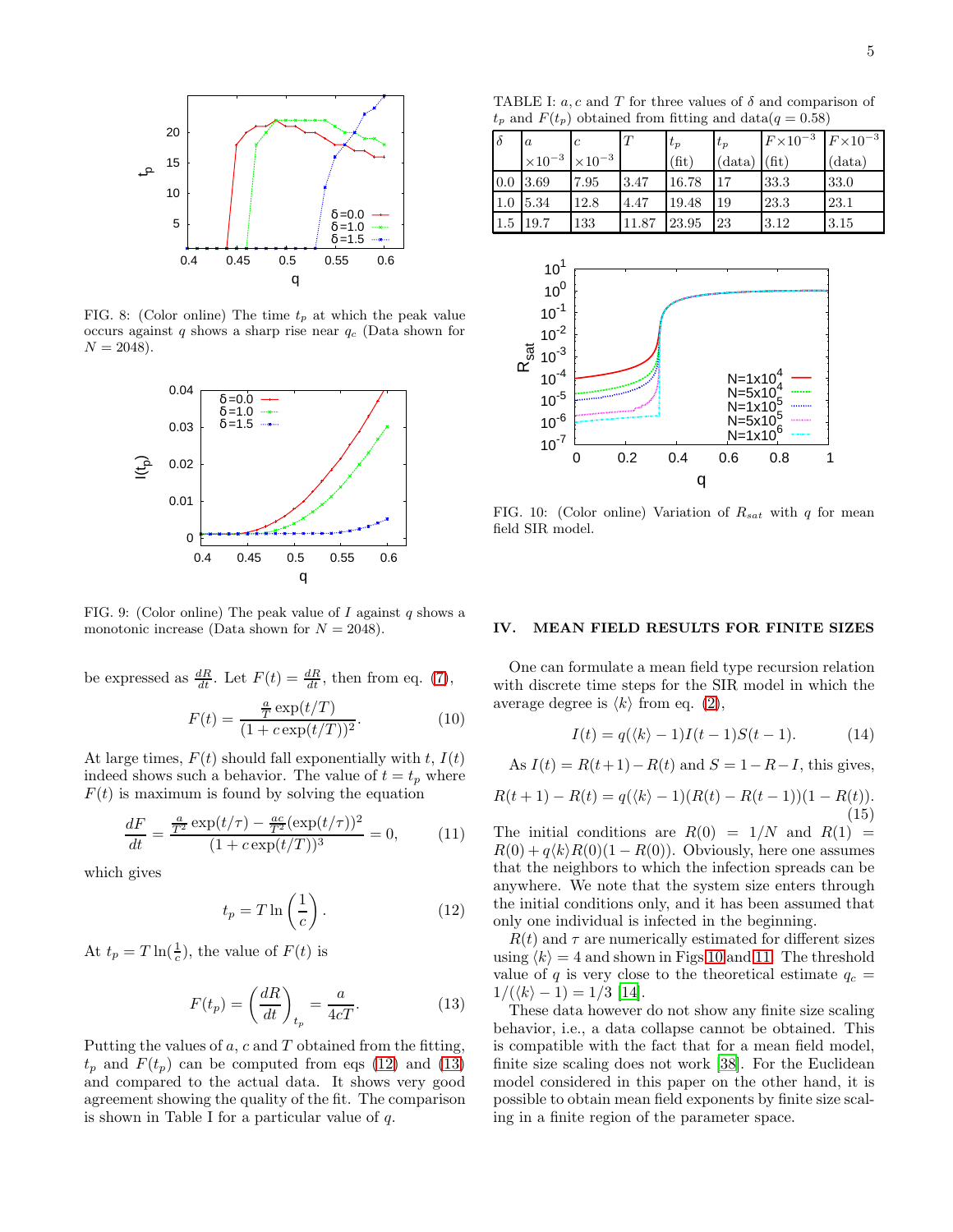

<span id="page-5-0"></span>FIG. 11: (Color online) Variation of  $\tau$  with q for mean field SIR model. Inset shows the behavior of  $\tau_{max}$  with system size for mean field SIR model.

Similarly,  $\tau$  also does not show finite size scaling. But exactly at  $q_c$ , it has a peak value which scales with N as  $log(N)$ . This agrees with the result of [\[39\]](#page-7-14). Interestingly, such  $log(N)$  behavior for  $\tau$  is not obtained at  $q = q_c$ for any value of  $\delta$  for the Euclidean network. This is consistent with the earlier results [\[40](#page-7-15), [41\]](#page-7-16) that for small world networks, when percolation is considered, the giant component that emerges does not have a small world geometry.

## V. DISCUSSIONS OF THE RESULTS

Before discussing the results, it is useful to recapitulate briefly the studies already made on this network as comparison with these earlier works is necessary.

## A. Earlier studies on this network: Static properties

It has been mentioned earlier that there are some results available for the static properties of the network. A number of studies have been made to investigate the behavior of the network by calculating numerically the average shortest path as a function of the network size [\[42](#page-7-17)[–45\]](#page-7-18). Two earlier works [\[44,](#page-7-19) [45\]](#page-7-18) in which the greedy algorithm was used to evaluate the shortest paths, showed contradictory results. The study made with much larger networks indicated that the network had finite dimensional behavior for  $1 \leq \delta < 2$  [\[45\]](#page-7-18) while in [\[44\]](#page-7-19), it was claimed that up to  $\delta = 2$ , the small world behavior exists. In a more recent work [\[29\]](#page-7-4), all possible shortest paths were evaluated numerically using a burning algorithm, and it was again found that the network retains the small world property up to  $\delta = 2$  while the clustering coefficient vanishes below  $\delta = 1$ . Such a result was also obtained in [\[46](#page-7-20)]. However, one can still argue that it is an effect of finite sizes [\[45\]](#page-7-18). Simple scaling arguments suggest that there may be two transitions occurring at  $\delta = 1.0$  and  $\delta = 2.0$  [\[46](#page-7-20)].

## B. Critical phenomena studied earlier on this network

The Ising model has been studied on the Euclidean network and again in two different studies contradictory results were obtained. While in [\[32\]](#page-7-7) it was found that the network behaves as a finite dimensional system for  $1 < \delta < 2$ , the study with the larger network [\[47](#page-7-21)] indicated a small world behavior up to  $\delta = 2.0$ . Both studies, however, showed that the transition temperature remained  $\delta$  independent up to  $\delta = 1$ .

SIR is expected to be related to percolation phenomena as already mentioned. Percolation has been studied in this type of network recently [\[48\]](#page-7-22). The detailed study was made in two dimensions. In one dimension, results for two values of  $\delta = 1.5$  and 1.75 showed that the exponents are  $\delta$  dependent. The values of the threshold infection probability turn out to be larger than our results. This is probably because the networks are constructed in slightly different ways and also could be because site percolation was considered in [\[48](#page-7-22)].

#### C. Present results and comparisons

In comparison, the results obtained in the present work do not apparently lead to any definite conclusions for the behavior of the network for  $1 < \delta < 2$ , while the mean field behavior obtained for  $\delta < 1$  is consistent with the earlier results. In the mean field region, one has to use the upper critical dimension in the scaling relation to extract the exponents just like in the case of Ising model [\[32\]](#page-7-7).

To analyse the region  $1 < \delta < 2$  carefully, the results for the static exponents  $\tilde{\nu}$  and  $\beta$  may be considered by comparing to the exponent values of isotropic percolation in different dimensions.  $\tilde{\nu}$  remains a constant in this region while  $\beta$  shows a change. It may be possible that  $\tilde{\nu}$  remains constant with both  $\nu$  and d varying. However, for percolation, we do not have such invariance of  $\nu d$  for dimensions 1-6 [\[49](#page-7-23)]. This suggests that the dimensionality is actually not changing.  $\beta$  on the other hand does show a deviation from its mean field value (equal to 1) for  $\delta \geq 1.4$ . However, the deviation is not appreciable; the extrapolated value of  $\beta$  at  $\delta = 2.0$  does not reach anywhere close to zero as it should. Rather, the value of  $β$  for  $δ$  even very close to 2.0 corresponds to what one would expect for a five dimensional lattice which indicates that in all probability it has a constant value up to  $\delta = 2.0$  but shows small changes in finite systems due to the transition occurring at  $\delta = 2.0$ .

One can also consider the dynamic exponent  $\mu$  which shows a stronger dependence on  $\delta$  in the region  $1 < \delta < 2$ compared to  $\beta$ . Here it may be recalled that even in the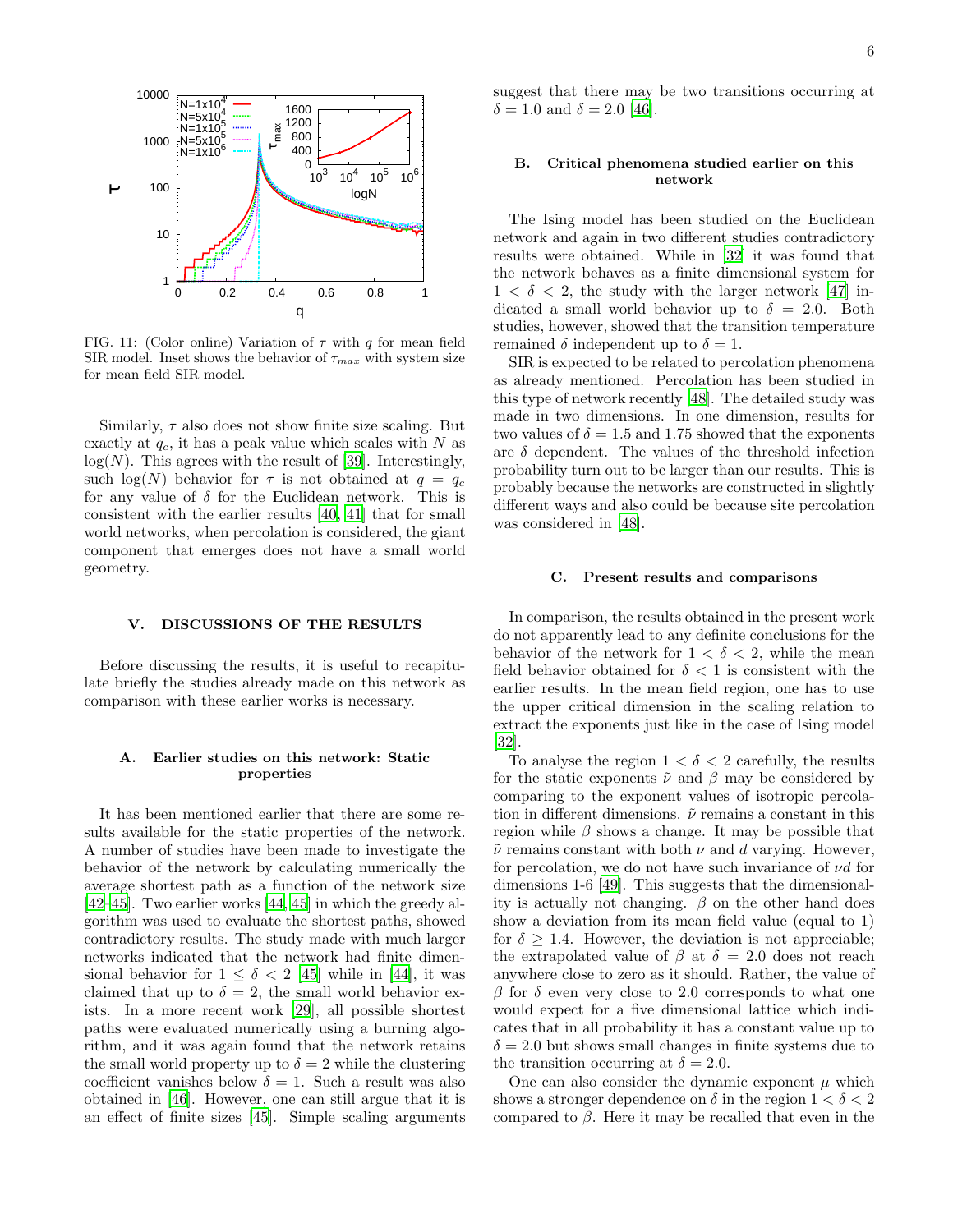small world region,  $\mu$  has a finite indicating  $\tau$  has a power law behavour while in the finite mean field case,  $\tau$  shows a logarithmic behaviour (sec IV). Hence in contrast to the static exponents,  $\mu$  does not reflect the behaviour of the network even in the small world region. Thus conclusions about the network's properties cannot be made on the basis of the behavior of  $\mu$ .

We have to compare the present results with those of static percolation on the same network which is available in [\[48](#page-7-22)]. For the results of the two points reported in this paper, the criticality appears to change appreciably as  $\delta$  varies between 1 and 2 and does not show mean field behavior. The disagreement may be because of several factors: the construction of the two networks and the average degree is different, secondly, it could be that the correspondence between percolation and SIR is not entirely true for the Euclidean network in this region. Such lack of correspondence has been noted in some earlier works [\[2](#page-6-2)]. Also, there could be such strong finite size effects that trying to compare results from two different studies is not useful.

## VI. CONCLUDING REMARKS

From the discussion of the last section, we arrive at the following conclusion: SIR on this network shows mean field behavior up to  $\delta = 2.0$  for at least the system sizes considered here. Evidently therefore, the network does not behave as a finite dimensional lattice for the region  $1 < \delta < 2$  as has been claimed in some earlier works but effect of finite sizes are quite strong in the region  $\delta \geq 1.4$ .

Talking about dimensionality, we would like to add a few words here. It is customary to use the upper critical dimension d and express  $\tilde{\nu} = \nu d$  to get the mean field critical exponents using finite size scaling in these types of systems [\[2](#page-6-2)]. Hence one uses  $d = 4$  for the Ising model

What happens when mean field results are no longer valid? Theoretically, it is possible that one extracts a dimensionality in between 4 and 6 (which is what we are getting in the present work if we consider the value of  $\beta$ ) where percolation will not show mean field results but Ising model will. This appears far fetched and compels us to believe that the entire region  $0 < \delta < 2$  has mean field behavior in agreement with [\[47](#page-7-21)].

The critical point shows variation with  $\delta$  in the intermediate region as did the transition temperature for the Ising model [\[32](#page-7-7), [47\]](#page-7-21). Not only that, the time duration also shows appreciable change in the scaling with the system size at criticality here. Apparently, the network having appreciable clustering leads to these changes which is felt in the intermediate region but overall small world property is retained such that mean field behavior prevails.

We move over to a more profound question, do we reach any conclusion about what is the actual behavior of the network for  $1 < \delta < 2$ ? Still this issue is not resolved. As far as Ising model criticality and the SIR process is concerned, the latest results suggest it has a small world behavior. However, results of static percolation and some geometric properties indicate otherwise. The only possible solution to justify these earlier results may be that at finite sizes, the network shows a small world behavior and deviations are only perceptible at very large length scales.

Acknowledgements: The authors thank Arnab Chatterjee for a careful reading of the manuscript. AK acknowledges financial support from UGC sanction no. UGC/534/JRF(RFSMS).

- <span id="page-6-0"></span>[1] M. E. J. Newman, *Networks: An Introduction* (Oxford University Press, USA, 2010).
- <span id="page-6-2"></span>[2] S. N. Dorogovtsev and A. V. Goltsev, Rev. Mod. Phys. 80, 1275 (2008) and the references therein.
- <span id="page-6-1"></span>[3] A. Barrat, M. Barthelemy and A. Vespignani, *Dynamical processes on complex networks* (Cambridge University Press, Cambridge, U.K., 2008).
- <span id="page-6-3"></span>[4] A. Barrat and M. Weigt, Eur. Phys. J. B 13, 547 (2000).
- [5] M. Gitterman, J. Phys. A **33**, 8373 (2000).
- <span id="page-6-16"></span>[6] C. P. Herrero, Phys. Rev. E **65**, 066110 (2002).
- <span id="page-6-4"></span>[7] H. Hong, B. J. Kim, and M. Y. Choi, Phys. Rev. E 66, 018101 (2002).
- <span id="page-6-5"></span>[8] D. J. Watts and S. H. Strogatz, Nature 393, 440 (1998).
- <span id="page-6-6"></span>[9] C. P. Herrero, Phys. Rev. E **69**, 067109 (2004).
- <span id="page-6-7"></span>[10] C. Castellano, S. Fortunato and V. Loreto, Rev. Mod. Phys. 81, 591 (2009) and the references therein.
- <span id="page-6-8"></span>[11] R. Pastor-Satorras and A. Vespignani, Phys. Rev. Lett. 86, 3200 (2001).
- [12] A. Vazquez, R. Pastor-Satorras, and A. Vespignani,

Phys. Rev. E 65, 066130 (2002).

- [13] M. E. J. Newman, Phys. Rev. E 66, 016128 (2002).
- <span id="page-6-9"></span>[14] Y. Moreno, R. Pastor-Satorras and A. Vespignani, Eur. Phys. J. B 26, 521 (2002).
- <span id="page-6-10"></span>[15] P. M. Gade and C. -K. Hu, Phys. Rev. E **62**, 6409 (2000).
- <span id="page-6-11"></span>[16] P. Svenson, Phys. Rev. E **64**, 036122 (2001).
- [17] O. Haggstrom, Physica A **310**, 275 (2002).
- [18] D. Boyer and O. Miramontes, Phys. Rev. E 67, 035102 (2003).
- [19] P. K. Das and P. Sen, Eur. Phys. J. B 47, 306 (2005).
- <span id="page-6-12"></span>[20] S. Biswas and P. Sen, Phys. Rev. E 84, 066107 (2011).
- <span id="page-6-13"></span>[21] P. Grassberger, Mathematical Biosciences 63, 157 (1983).
- <span id="page-6-14"></span>[22] M. E. J. Newman and D. J. Watts, Phys. Rev. E 60, 7332 (1999).
- [23] R. Cohen, K. Erez, D. ben-Avraham and S. Havlin, Phys. Rev. Lett. 85, 4626 (2000).
- <span id="page-6-15"></span>[24] C. Moore and M. E. J. Newman, Phys. Rev. E 61, 5678  $(2000).$